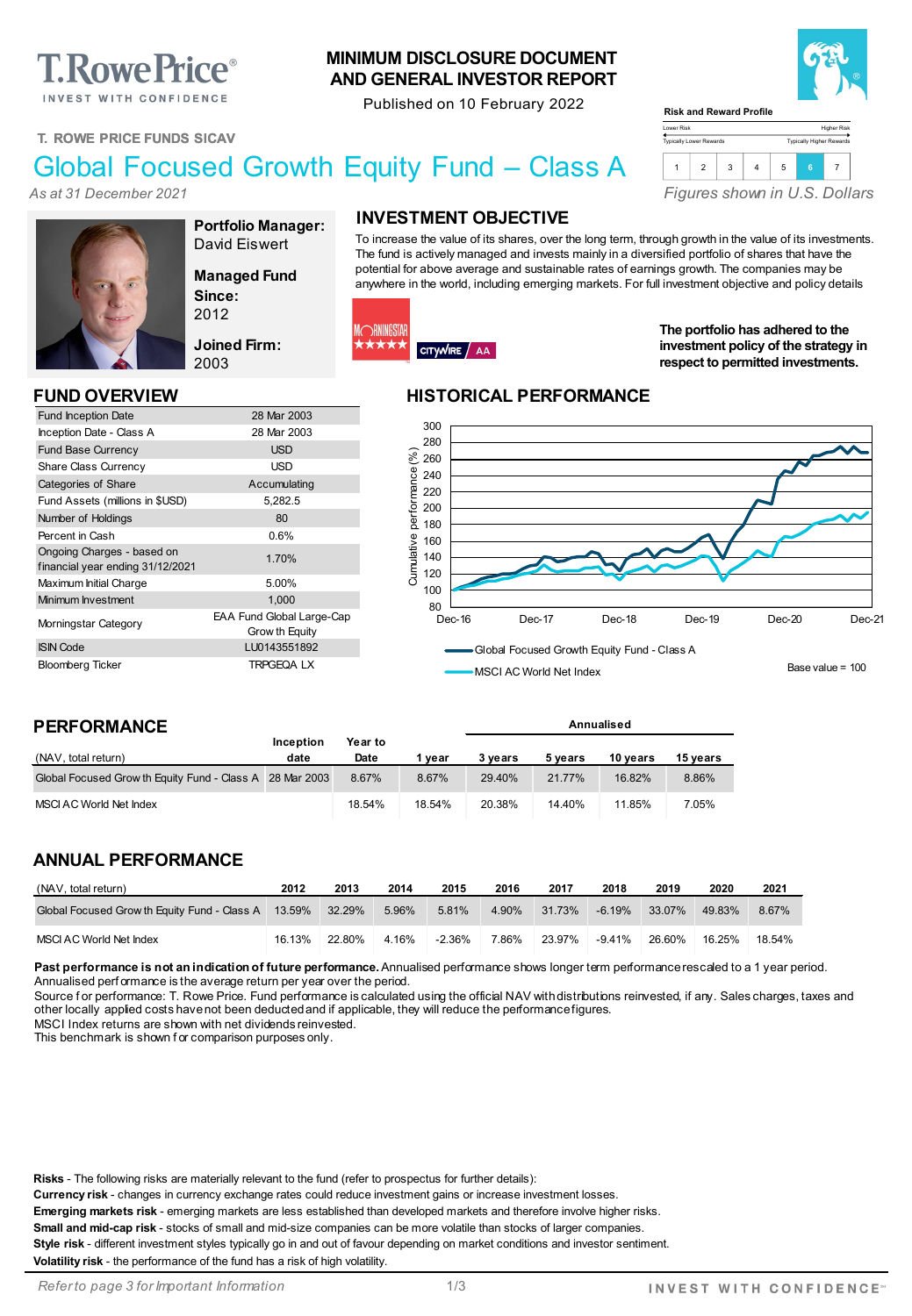# **TOP 10 ISSUERS**

| Issuer                | Country/Industry                                                   | % of Fund |
|-----------------------|--------------------------------------------------------------------|-----------|
| Amazon.com            | United States/Internet & Direct<br><b>Marketing Retail</b>         | 5.0       |
| Charles Schwab        | United States/Capital Markets                                      | 4.7       |
| UnitedHealth Group    | United States/Health Care Providers &<br><b>Services</b>           | 3.7       |
| Airbus                | France/Aerospace & Defense                                         | 3.4       |
| <b>GE</b>             | United States/Industrial Conglomerates                             | 3.2       |
| Alphabet              | United States/Interactive Media &<br>Services                      | 3.0       |
| Apple                 | United States/Technology Hardw are,<br>Storage & Peripherals       | 2.8       |
| T-Mobile US           | <b>United States/Wireless</b><br><b>Telecommunication Services</b> | 2.7       |
| Microsoft             | United States/Softw are                                            | 2.7       |
| London Stock Exchange | United Kingdom/Capital Markets                                     | 2.6       |

# **SECTOR DIVERSIFICATION**

| 13.5 |        | 4.9                                    |
|------|--------|----------------------------------------|
| 18.6 |        | 6.2                                    |
| 3.7  | $-3.1$ |                                        |
| 0.0  | $-3.4$ |                                        |
| 13.9 |        | 0.0                                    |
| 11.1 | $-0.6$ |                                        |
| 13.9 |        | 4.2                                    |
| 20.1 | $-3.5$ |                                        |
| 1.1  | $-3.6$ |                                        |
| 3.6  |        | 0.9                                    |
| 0.0  | $-2.7$ |                                        |
|      |        | % of Fund Fund vs Comparator Benchmark |

T. Rowe Price uses the current MSCI/S&P Global Industry Classification Standard (GICS) f or sector and industry reporting. T. Rowe Price will adhere to all updates to GICS for prospective reporting.

## **GEOGRAPHIC DIVERSIFICATION (TOP 15)**

| Country              | % of Fund |        | Fund vs Comparator Benchmark |
|----------------------|-----------|--------|------------------------------|
| <b>United States</b> | 58.3      | $-2.8$ |                              |
| United Kingdom       | 8.9       |        | 5.3                          |
| China                | 7.0       |        | 3.4                          |
| Japan                | 5.2       | $-0.4$ |                              |
| France               | 3.4       |        | 0.5                          |
| India                | 2.8       |        | 1.4                          |
| Italy                | 2.6       |        | 2.0                          |
| Netherlands          | 2.2       |        | 0.9                          |
| Germany              | 2.2       | 0.0    |                              |
| Taiw an              | 2.1       |        | 0.3                          |
| Spain                | 1.5       |        | 1.0                          |
| Sw eden              | 1.1       |        | 0.1                          |
| Canada               | 1.0       | $-1.9$ |                              |
| Brazil               | 0.5       |        | 0.0                          |
| <b>Denmark</b>       | 0.5       | $-0.2$ |                              |
|                      |           |        |                              |

## **ASSET DIVERSIFICATION**

| <b>Asset Class</b> | % of Fund 31/12/2021 | % of Fund 30/09/2021 |
|--------------------|----------------------|----------------------|
| Equity             | 994                  | 99.6                 |
| Cash               | 0.6                  | 0.4                  |

As compared to last quarter, there have been changes to the composition by asset allocation as shown in the table above

The indicativ e benchmark data is for the MSCI AC World Net Index.

### **OPERATIONAL INFORMATION**

| Domicile:              | Luxembourg                           |
|------------------------|--------------------------------------|
| Trading days:          | All bank business days in Luxembourg |
| Trading cut-off time:  | 13.00 Central European Time          |
| Valuation time:        | 16:00 Central European Time          |
| Distribution payments: | None                                 |